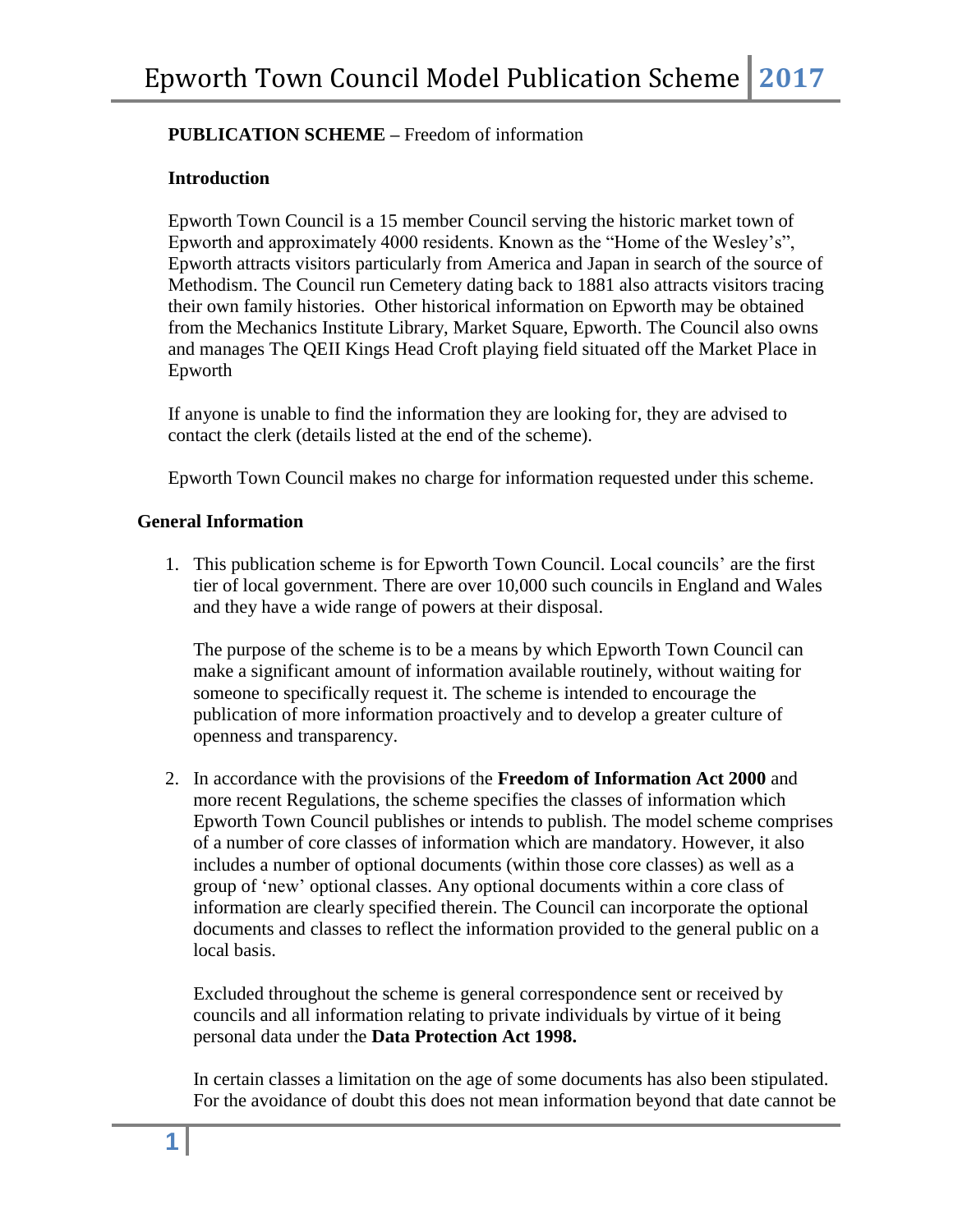obtained, it simply indicates that it is not available as a matter of course within the model publication scheme.

Documents more readily available from another source, that organisation will be specified.

- 2. The information contained in each class will be available in a variety of formats namely in hard copy on request from the clerk of the council, by inspection at the council office or other suitable premises by prior appointment or, on the website.
- **4**. Epworth Town Council currently makes no charge for copy documentation.

## **CORE CLASSES OF INFORMATION**

|                | <b>Core classes on Information</b>              | <b>Format of availability</b> |
|----------------|-------------------------------------------------|-------------------------------|
| $\mathbf{1}$   | Council internal practice & procedure           |                               |
|                | Minutes (limited to last 2 years)               | hard copy/web-site            |
|                | <b>Procedural standing Orders</b>               | hard copy/web-site            |
|                | Annual Report to the Parish Meeting             | hard copy/web-site            |
|                | (includes the Planning Report and               |                               |
|                | attendance figures)                             |                               |
|                | Agenda (limited to forthcoming meetings         | hard copy/web-site            |
|                | & includes Committee Agenda)                    |                               |
|                | Committee terms of reference                    | hard copy/web-site            |
|                | (included in Standing Orders)                   |                               |
|                |                                                 |                               |
| $\overline{2}$ | <b>Code of Conduct</b>                          |                               |
|                | Members declaration of acceptance of office     | Available for inspection at   |
|                |                                                 | the office                    |
|                | Register of members Interests                   | North Lincolnshire Council    |
|                |                                                 | with link to Town Council     |
|                |                                                 | web-site                      |
|                | Information available under Localism Act 2011   |                               |
|                |                                                 |                               |
| 3              | <b>Periodic Electoral Review</b>                |                               |
|                | Information concerning changes to the electoral | Available for inspection      |
|                | arrangements for parish, town and community     | at the office                 |
|                | councils; includes recommendations for the      |                               |
|                | creation of new wards, amendments to existing   |                               |
|                | wards, proposals for the names of new wards and |                               |
|                | alterations to the number of councillors to be  |                               |
|                | Elected to the council.                         |                               |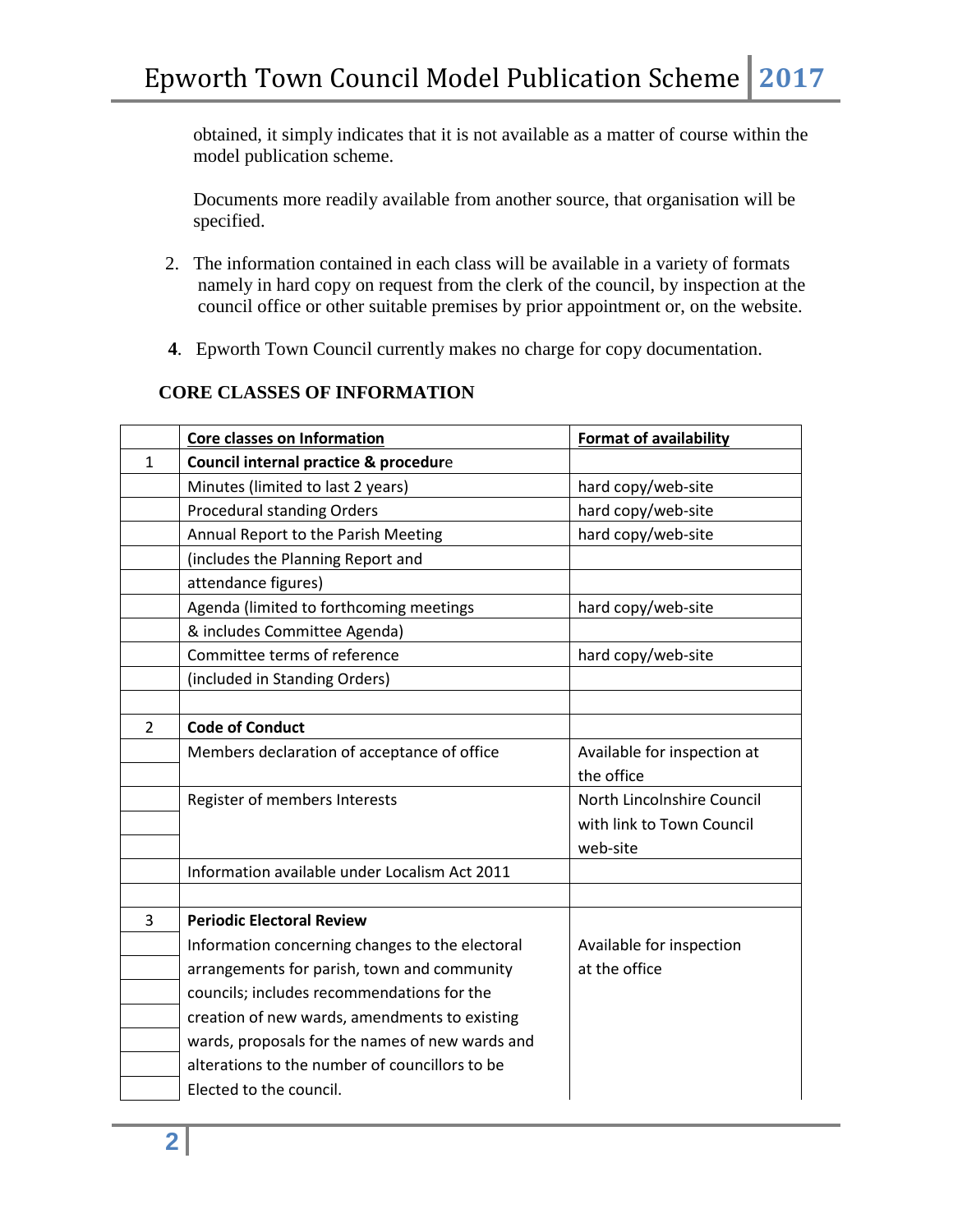|   | Information relating to the last Periodic Electoral     |                                    |
|---|---------------------------------------------------------|------------------------------------|
|   | Review of the council area and information              |                                    |
|   | relating to the latest boundary review of the area      |                                    |
|   |                                                         |                                    |
| 4 | <b>Employment Practice &amp; Procedure</b>              |                                    |
|   | Terms & conditions of employment                        | Available for inspection           |
|   |                                                         | at the office                      |
|   | Job description                                         | Available for inspection           |
|   |                                                         | at the office                      |
|   | <b>Equal Opportunities Policy</b>                       | Hard copy/web-site                 |
|   | Health & Safety policy                                  | Hard copy/web-site                 |
|   | (Exclusions: personal records; appraisals; employee     |                                    |
|   | specific salary details; disciplinary; sickness records |                                    |
|   | all protected as personal data under the Data           |                                    |
|   | Protection Act 1998)                                    |                                    |
|   |                                                         |                                    |
| 5 | <b>Planning Documents</b>                               |                                    |
|   | Planning application responses                          | For inspection at the office       |
|   | (Responses as statutory consultee on North              |                                    |
|   | Lincolnshire Council web-site)                          |                                    |
|   | Exclusions: Planning consultations; Development         |                                    |
|   | Plans; Structure Plan; Local Plan & Rights of Way       |                                    |
|   | information all available from North Lincolnshire       |                                    |
|   | <b>Council Planning or Highways</b>                     |                                    |
| 6 | <b>Audit &amp; Accounts</b>                             |                                    |
|   | Annual Return Form (last financial year)                | Inspection at the office & website |
|   | Annual Statutory Report by Auditor                      | Inspection at the office & website |
|   | Receipt & Payment Book                                  | For inspection at the office       |
|   | <b>Precept Request</b>                                  | Hard copy & web-site               |
|   | VAT records (last financial year)                       | For inspection at the office       |
|   | Financial Standing Orders & Regulations                 | Hard copy & web-site               |
|   | <b>Assets Register</b>                                  | For inspection at the office       |
|   | <b>Risk Assessments</b>                                 | For inspection at the office       |
|   |                                                         |                                    |
| 7 | <b>Optional Documents</b>                               |                                    |
|   | Playground safety inspection records                    | For inspection at the office       |
|   |                                                         |                                    |
| 8 | <b>Development &amp; Implementation Policy</b>          |                                    |
|   | Council responses to consultation documents             | Hard copy & North                  |
|   |                                                         | Lincolnshire Council               |
|   | <b>Complaints Handling Procedure</b>                    | Hard copy/web-site                 |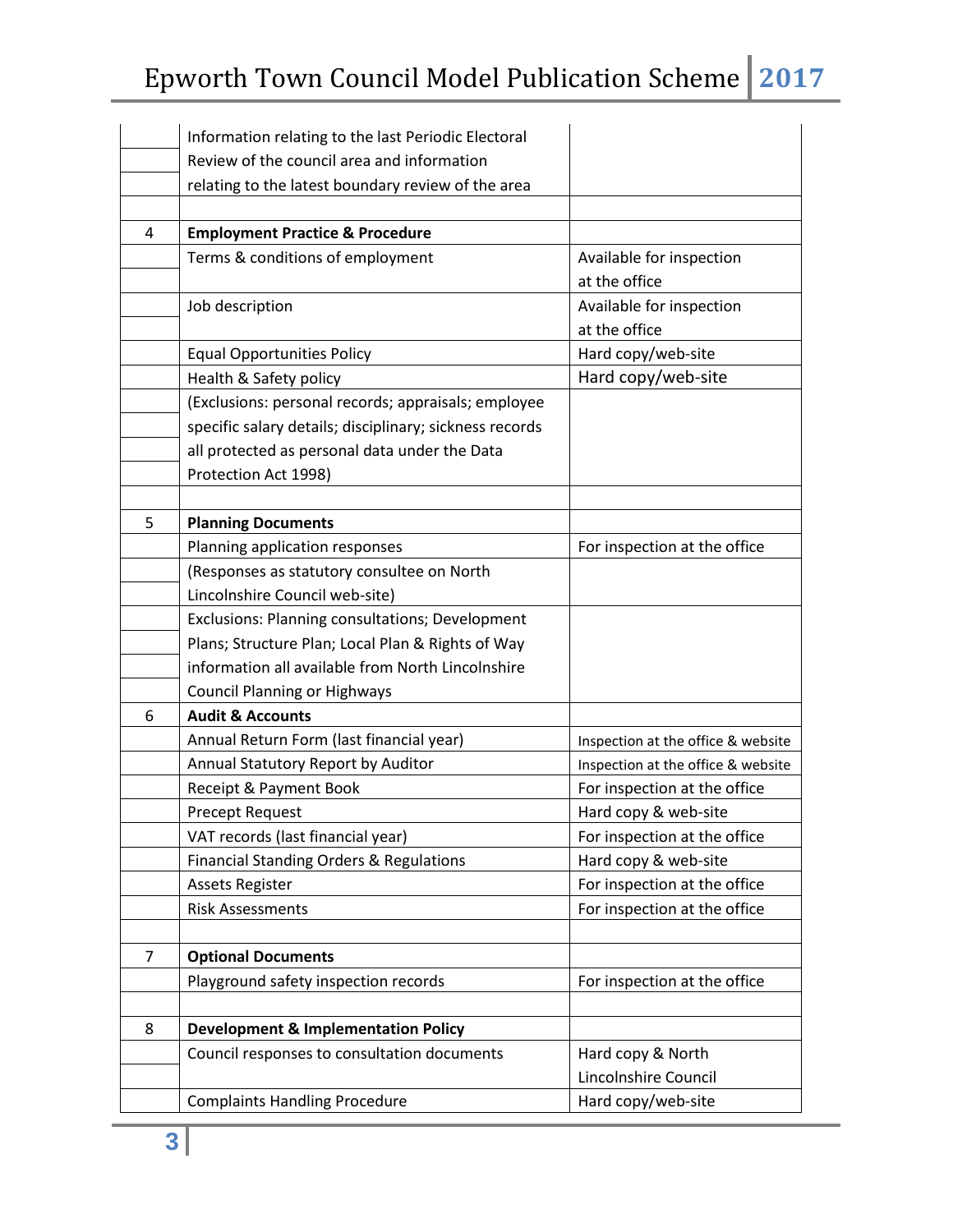| 9  | <b>Byelaws (including Burial Ground)</b>              |                                                                             |
|----|-------------------------------------------------------|-----------------------------------------------------------------------------|
|    | Regulations for the management of the burial ground   | Hard copy/web-site                                                          |
|    | Dog control orders                                    | North Lincolnshire Council                                                  |
|    |                                                       |                                                                             |
| 10 | <b>Council news-letters</b>                           |                                                                             |
|    | Historical copies of The ECHO                         | Hard copy/web-site                                                          |
|    | Local historic information                            | Mechanics Institute Library                                                 |
|    |                                                       |                                                                             |
| 11 | Arts, Entertainment & Tourist Information             |                                                                             |
|    | Town, Parish & Community guide                        | Hard copy publication<br>produced by Epworth<br>Churches Together & website |
| 12 | <b>Allotments</b>                                     |                                                                             |
|    | see long Mare & Foal Allotment Association            |                                                                             |
| 13 | <b>Burial Grounds</b>                                 |                                                                             |
|    | Plans                                                 | Hard copy available for                                                     |
|    |                                                       | inspection                                                                  |
|    | <b>General Policies</b>                               | hard copy/web-site                                                          |
|    | Exclusions - all documentation relating to individual |                                                                             |
|    | applications and registrations under both privacy and |                                                                             |
|    | data protection laws                                  |                                                                             |

**Explanatory notes:** This publication scheme has been approved by the Information Commissioner for parish, town and community councils (known collectively as local councils) in England and Wales and is endorsed by:-

 The National Association of Local Councils (NALC) 109 Great Russell Street, London WC13 3LD (Telephone 0207 637 1865) and the author of the model scheme is Ian Mark, Senior Legal Executive at NALC.

 The Freedom of Information Act 2000 defines the public authorities that are covered by the Act and required to adopt and maintain a publication scheme. Paragraph 7, part II of Schedule 1 of the Freedom of Information Act defines a Local Authority within the Meaning of the Local Government Act 1972as a public authority. Epworth Town Council is an authority under the terms of the Act.

 Epworth Town Council has adopted this publication scheme. It is anticipated that this Scheme will cover most of the core functions undertaken by the Council.

 A pro forma on which Epworth Town Council has indicated any options that have been Selected has been completed and returned to the Information Commissioners office